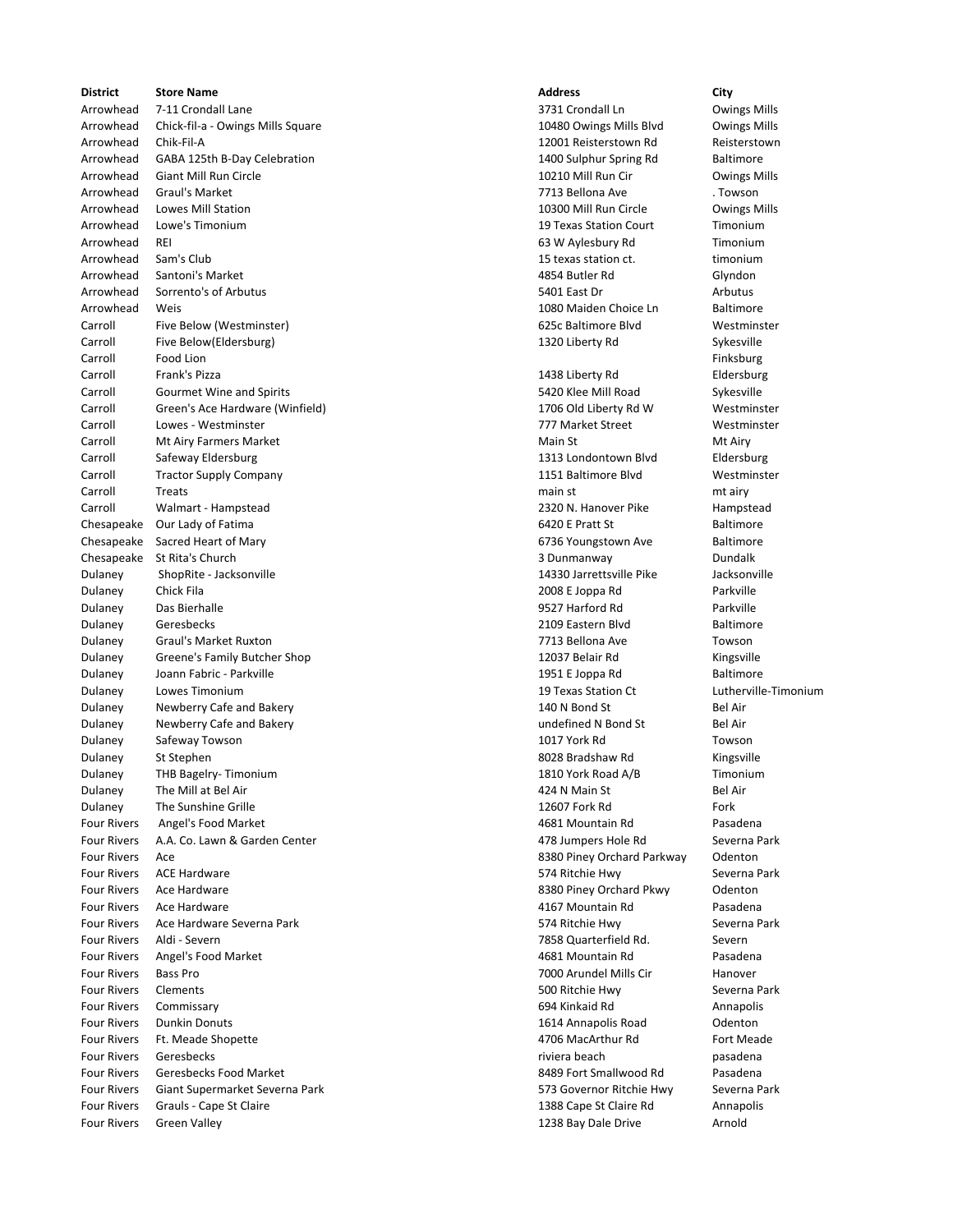Four Rivers Green Valley Market 8095a Edwin Raynor Blvd Pasadena Four Rivers Kinder Farm Park Kinder Farm Park Rd Severna Park Four Rivers Ledo's 2657 Annapolis Road Hanover Four Rivers Little Caesar's **1127 Annapolis Road Collection** Four Rivers Lowe's Severn **Example 2018** Control Controller Manual According to the Severn Severn Controller Severn Severn Severn Severn Severn Severn Severn Severn Severn Severn Severn Severn Severn Severn Severn Severn S Four Rivers Mago Vista Park **Arnold Contract Contract Contract Contract Contract Contract Contract Contract Arnold** Four Rivers Patuxent Glen **1550 Ringe Drive Severn** 1550 Ringe Drive Severn Four Rivers Pet Supply Plus 1137 Odenton Rd Odenton Four Rivers Pet Supply Plus **Four Rivers Pet Supply Plus** 2004 Annapolis Road Colenton Four Rivers Safeway 1451 Ritchie Hwy Arnold Four Rivers Safeway 540 Benfield Rd Severna Park Four Rivers Severn Lowes **According to the Contract Contract Contract Contract Contract Contract Contract Contract Contract Contract Contract Contract Contract Contract Contract Contract Contract Contract Contract Contract** Four Rivers Severna Park United Methodist Church 731 Benfield Rd Severna Park Four Rivers Shoppers 670 Old Mill Road Millersville Four Rivers St Bernadette's Church 800 Stevenson Rd Severn Four Rivers St. Martin's-in-the-Field Episcopal Church 375 Benfield Rd Severna Park Harford Aberdeen Festival Park 34 N Philadelphia Blvd ABERDEEN Harford American Legion (Family Fun Day 500 N Hickory Ave 500 N Hickory Ave Bel Air Harford APG Commissary 2409 Aberdeen Blvd Aberdeen Proving Ground Harford APG Express Bldg. 2514, Harford Blvd Aberdeen Proving Ground Harford Fallston Volunteer Fire and Ambulance **1998** 2201 Carrs Mill Rd Fallston Harford Four Green **Four Green 2008** Conowingo Rd Street Harford Half Price Hardware 520 Main St Delta Harford Joann 649 Belair Rd Bel Air Harford Little Caesars 1020 Beards Hill Rd Aberdeen Harford Maryland House **I-95** Aberdeen Aberdeen Aberdeen Aberdeen Aberdeen Aberdeen Aberdeen Aberdeen Aberdeen Aberdeen Aberdeen Aberdeen Aberdeen Aberdeen Aberdeen Aberdeen Aberdeen Aberdeen Aberdeen Aberdeen Aberdeen Abe Harford Redner's Bel Air 2126 N Fountain Green Rd Bel Air Harford Redner's Joppa 1002 Joppa Farm Rd Joppa Harford Riverside Pizzeria 1321 Riverside Pkwy Belcamp Harford Safeway 225 Brierhill Dr Bel Air Harford Santini's Italian Cuisine **Matter and Aberdeen** 951 Beards Hill Rd Aberdeen Harford Saubels 2902 Whiteford Rd Whiteford Harford St. Ignatius Church 61 Channels Church 533 E Jarrettsville Rd Forest Hill Harford Tractor Supply **1040 Beards Hill Rd** Aberdeen Harford Tractor Supply 222 Mountain Rd Fallston Harford Tractor Supply Co **Fallston Contract Contract Contract Contract Contract Contract Contract Contract Contract Contract Contract Contract Contract Contract Contract Contract Contract Contract Contract Contract Contra** Harford Whiteford Liquors 1605 Dooley Rd Whiteford Hopkins Eastern Regional Park 11723 Eastern Avenue Middle River Hopkins Huber Community Life Center 1992 1996 1997 100 States 1998 100 States 1998 100 Hoch Raven Blvd Baltimore National Pike Ace (on 40) 10325 Baltimore National Pike Ellicott City National Pike Bass Pro Shops Outdoor World 700 Arundel Mills Cir Hanover National Pike Boarman's Meat Market National Pike 13402 Clarksville Pike Highland National Pike Cindy's **Elkridge** 6330 Washington Blvd Elkridge National Pike Clarksville Giant **6050 Daybreak Circle** Clarksville National Pike Columbia Lowes undefined Gateway Overlook Dr Elkridge National Pike Dunkin' Donuts 6305 Washington Blvd Elkridge National Pike Dunkin' Donuts(Troy Hill) 7190 Troy Hill Dr Elkridge National Pike Elkridge Public Library **6540 Washington Blvd** Elkridge Elkridge Elkridge National Pike Giant (Centre Park) 8805 Centre Park Dr Columbia National Pike Giant (on 40) 9200 Baltimore National Pike Ellicott City National Pike Giant Food - Clarksville 6050 University of the 6050 Daybreak Cir Clarksville National Pike Giant Food - Hickory Ridge **6480** Freetown Rd Columbia National Pike Giant in Clarksville **6050 Daybreak Cir** Clarksville National Pike Green Valley **National Pike Green Valley 7280 Montgomery Rd** Elkridge National Pike Henry's neighborhood 6276 Light Point Pl Columbia National Pike High's #25 (Cooksville, Rt 97) 2101 Roxbury Mills Rd Cooksville National Pike High's #89 (Glenelg, circle at 10 Oaks Rd) 13605 Triadelphia Road Glenelg National Pike Joann Fabric 6161 Columbia Crossing Cir Columbia National Pike Kat's House **6076 Additional Pike Kat's Hanover 6076 Additional Pike Kat's Hanover** National Pike Kendall 12260 Clarksville Pike Clarksville National Pike Kings Contrivance 8640 Guilford Rd Columbia National Pike Kings Contrivance Village Center **Eden Brook Dr** Eden Brook Dr Columbia National Pike Lisbon Fall Fest 15901 Frederick Rd Woodbine